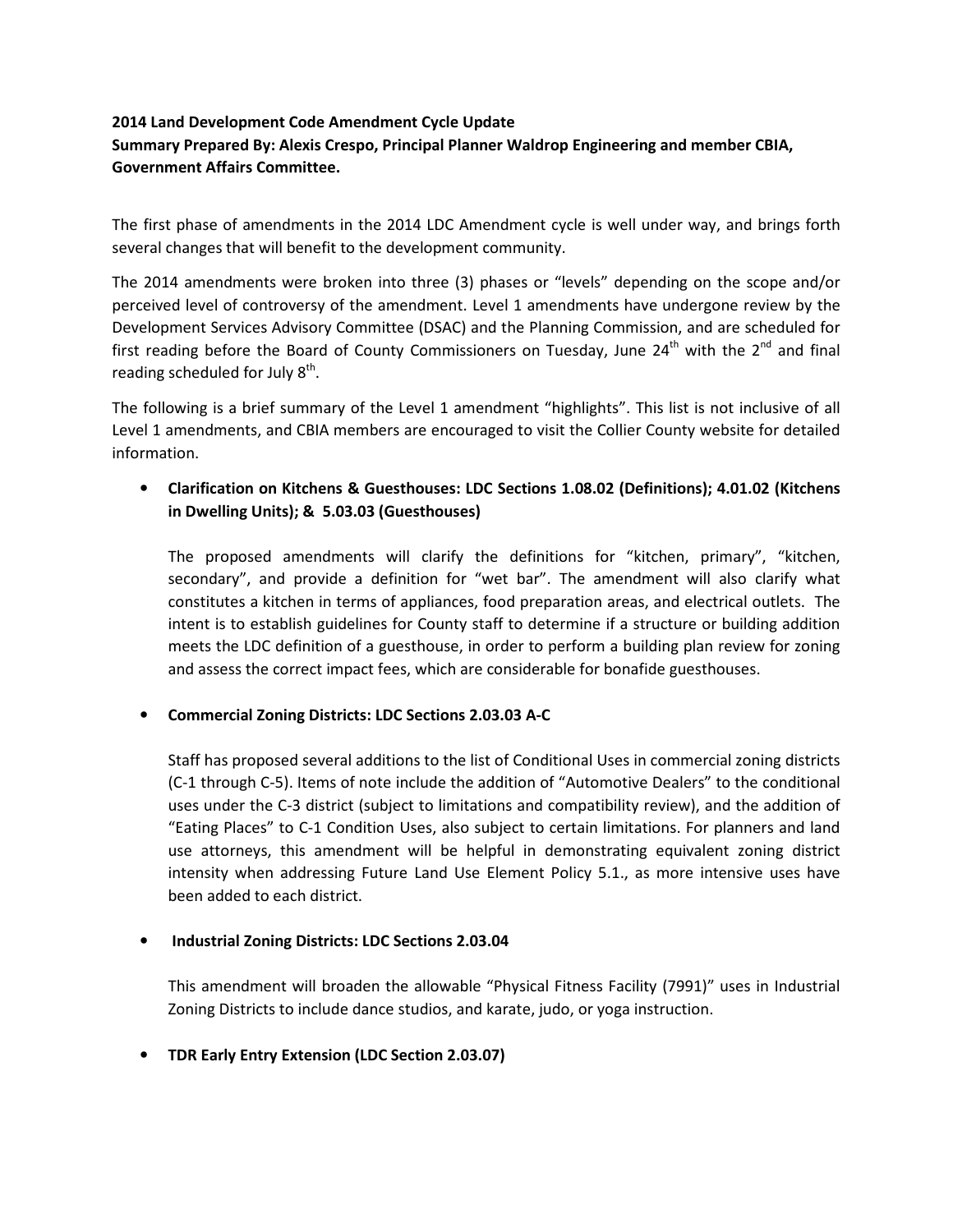This amendment simply reflects the early entry bonus extension of March 13, 2015, as approved by the Board of County Commissioners during the 2011 Evaluation and Appraisal Report process. DSAC proposed additional language to this amendment that acknowledges the opportunity for another extension. I.e. "All TDR credit certificates issued by the County for the period from the effective date of this provision until March 27, 2015, unless further extended by resolution by the Board of County Commissioners…"

## • Removal of Protected Vegetation: LDC Section 3.05.02 D & G

There are several changes to this section to relax requirements for Vegetation Removal Permits (VRPs) and Early Work Authorizations (EWAs):

- $\triangleright$  Adds the following activities to the list of VRP exemptions: 1) hand removal of non-native vegetation; 2) installation of fire breaks by the Florida Forest Service or those reviewed and approved by the Florida Forest Service; and 3) removal of dead, dying or leaning trees within preserves which pose a safety concern.
- $\triangleright$  Amends the Vegetation Removal Permit (VRP) exemption provisions for pre-existing uses within the Rural Fringe Mixed Use District, for consistency with 2011 EAR-based changes to the Conservation and Coastal Management Element (CCME) Policy 6.1.6. I.e.
- $\triangleright$  Removes the requirement for replacement with native vegetation when a VRP permit is issued for removal of non-native vegetation.
- $\triangleright$  Removes the requirement for the recording of conservation easements for EWAs, and replaces with a requirement for a survey of the preserve lines. The amendment also requires the installation of protective barriers along the preserve boundary prior to clearing. This is intended to help expedite the EWA process by removing the time-consuming requirement for conversation easements in advance of the SDP and/or PPL approval.

### • Native Vegetation Retention: LDC Section 3.05.07 B

The changes to native vegetation requirements outlined below are a result of the 2011 Evaluation and Appraisal (EAR)-based amendments to Conservation and Coastal Management Element (CCME).

- $\triangleright$  Amends LDC section 3.05.07 A.3 to exempt State and Federal parks, preserves, and forests from providing a separate County preserve within the park, preserve, or forest.
- $\triangleright$  Clarifies that properties not previously within the Coastal High Hazard Area, but now within the Coastal High Hazard Area due to adoption of a revised Coastal High Hazard Area boundary in 2012, may continue to utilize the native vegetation preservation and retention standards for Non-Coastal High Hazard Area.
- $\triangleright$  Exempts industrial zoned parcels from the native vegetation requirements if the parcel would require 2 acre or less of native preservation. This exemption does not apply to the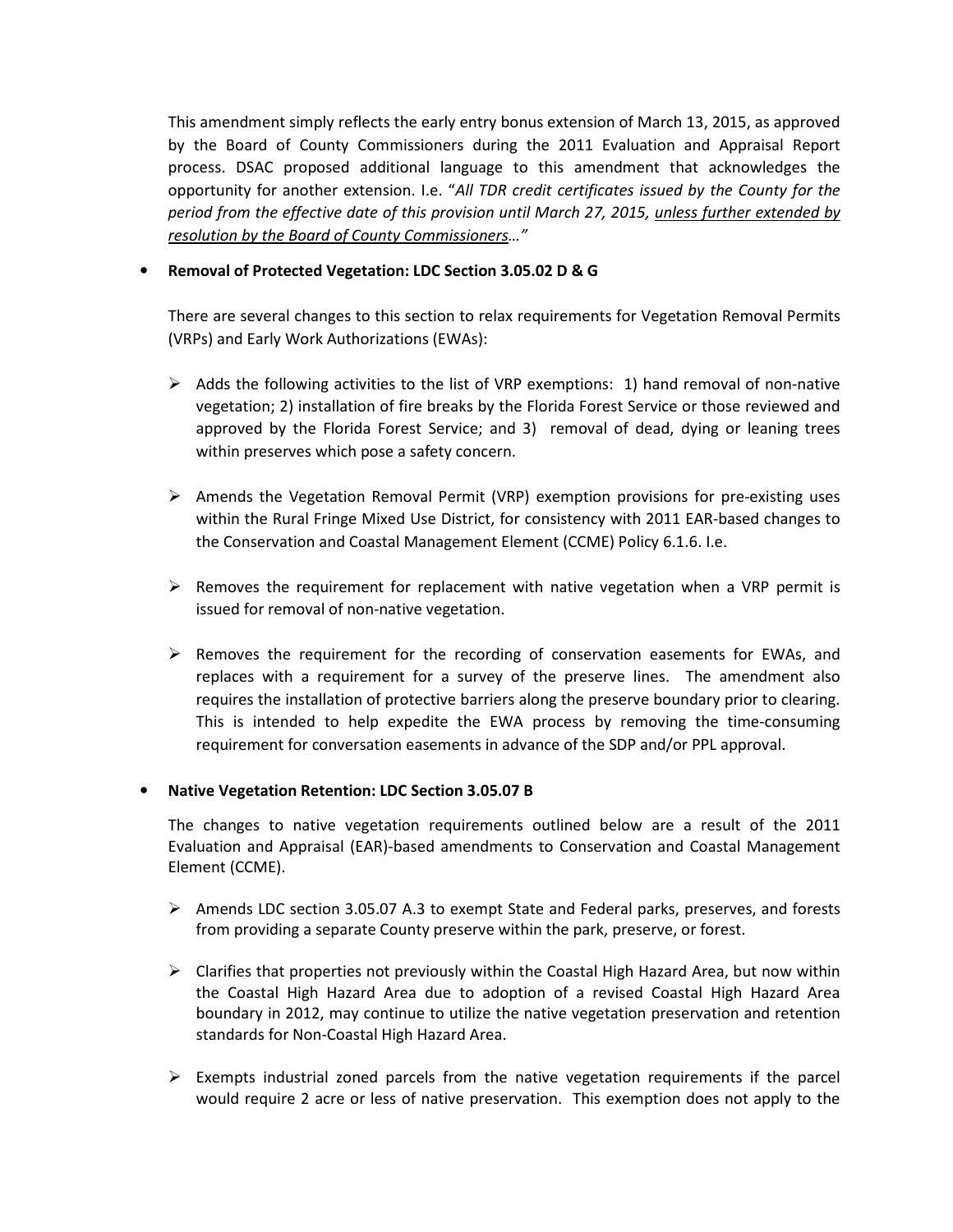overall native vegetation retention requirement for a PUD or subdivision used to create these parcels, unless the overall native vegetation retention requirement for the PUD or subdivision is 2 acres or less.

 $\triangleright$  Amends LDC section 3.05.07 C to add a native vegetation retention requirement for the portion of the Lake Trafford/Camp Keais Strand System located within the Immokalee Urban Designated Area.

### • Signs: LDC Section 5.06.00

Several changes are proposed to allow more permissive signage regulations in residential zoning districts as follows:

- $\triangleright$  Amendment to Section 5.06.02 to allow for additional residential directional signage. The amendment will remove the maximum number of allowable directional signs, and require a minimum distance separation of 250 feet along private rights-of way.
- $\triangleright$  Amendment to Section 5.06.02 providing specific allowances for community amenity signs internal to residential projects. These signs would mark the entrance to a community center, clubhouse, health spa, tennis club, or other recreational facility intended to serve the residential development. The proposed provision allows for two ground signs, with a height of 8 feet and a sign copy area of no more than 32 square feet per sign and one wall sign.
- Amendment to Section 5.06.02 to allow for informational signs up to 8 feet in height and 16 square feet in area, which are located interior to the residential development.
- $\triangleright$  Amendment to Section 5.06.02 allow for "Light Pole Banners" within a residential development and applicable portions of residential PUDs. The light pole banners would provide for a clearance of 8 feet from the lowest point of the bracket structure. The light pole banner would allow for no more than 12 square feet of banner per light pole (the banner size encompasses the sign copy area). No permit would be required for the installation of light pole banners under these provisions. DSAC has recommend removal of the reference to the bracket structure in the measurement of height, as that may not be applicable to all light pole banners.
- $\triangleright$  Amendment to Section 5.06.02 to provide specific allowances for "boundary marker" signs. Boundary markers are defined as a ground signs located at the corner of the property to mark the edge of a development, which may contain the name of the subdivision and the insignia or logo of the subdivision. A maximum of two boundary markers will be allowed on any one road frontage with a minimum distance between them of 250 feet. The maximum allowable height is 8 feet, and the maximum sign face area is 24 square feet. DSAC has recommended the maximum height for boundary markers be increased to 10 feet to comply with typical deviation requests for PUDs.
- PUD Sunsetting: LDC Section 10.02.13